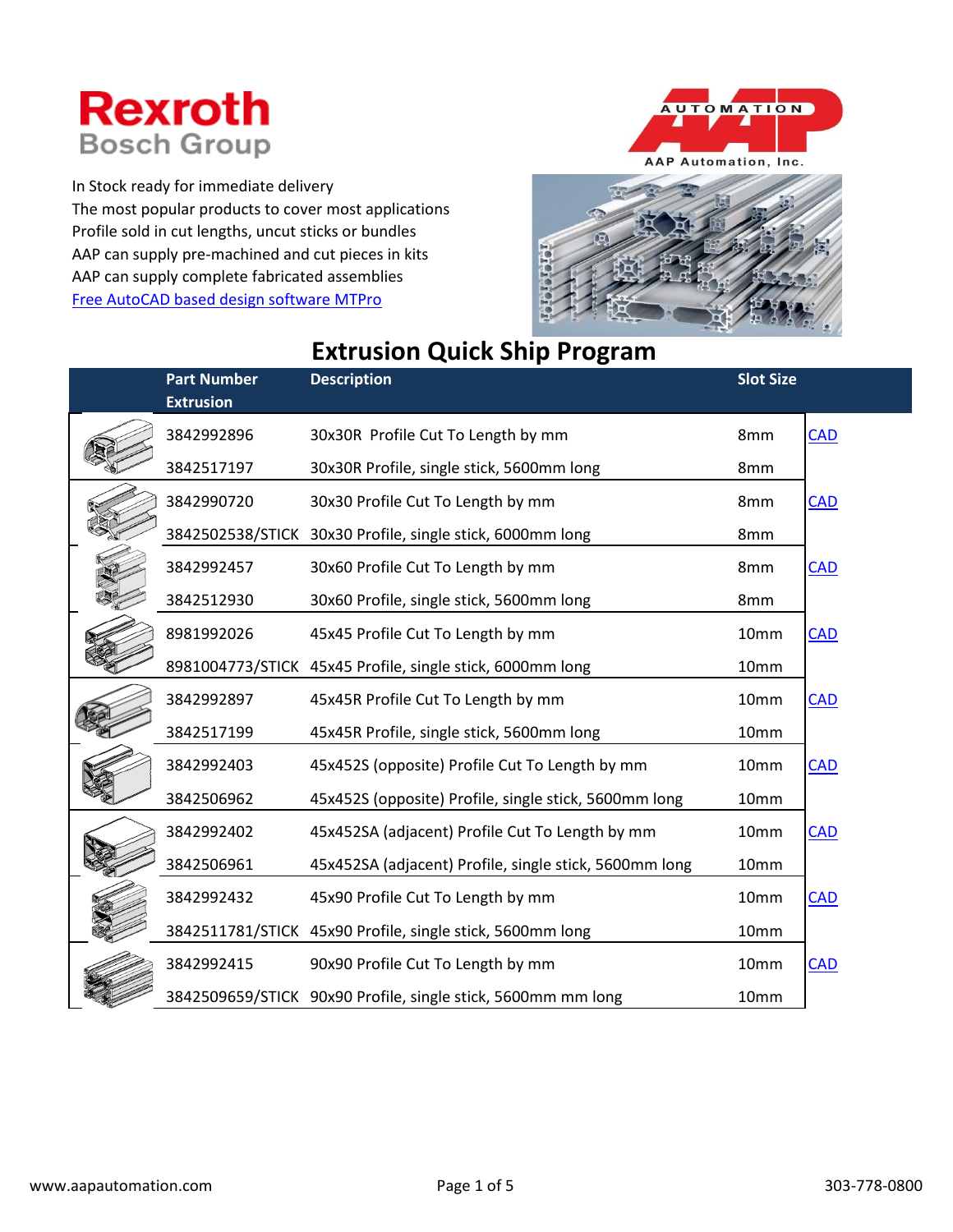| <b>T-Nuts</b><br>3842501753<br>3842501752<br>3842501751<br>8981016124<br>3842530287<br>3842530285<br>3842530283<br>3842530281<br>8981021324<br><b>Part Number</b><br><b>T-Blocks</b><br>3842547815 | 8mm T-Nut, M6 threads<br>8mm T-Nut, M5 threads<br>8mm T-Nut M4 Threads<br>8mm T-Nut, 1/4"X20 UNC. Thread<br>10mm T-Nut, M8 threads<br>10mm T-Nut, M6 threads<br>10mm T-Nut, M5 threads<br>10mm T-Nut, M4 threads<br>10mm T-Nut, 5/16"x18 UNC thread<br><b>Description</b> | 8mm<br>8mm<br>8mm<br>8mm<br>10mm<br>10mm<br>10mm<br>10mm<br>10mm | <b>CAD</b><br>CAD<br><b>CAD</b><br><b>CAD</b><br>CAD<br><b>CAD</b><br>$CAD$<br><b>CAD</b> |
|----------------------------------------------------------------------------------------------------------------------------------------------------------------------------------------------------|---------------------------------------------------------------------------------------------------------------------------------------------------------------------------------------------------------------------------------------------------------------------------|------------------------------------------------------------------|-------------------------------------------------------------------------------------------|
|                                                                                                                                                                                                    |                                                                                                                                                                                                                                                                           |                                                                  |                                                                                           |
|                                                                                                                                                                                                    |                                                                                                                                                                                                                                                                           |                                                                  |                                                                                           |
|                                                                                                                                                                                                    |                                                                                                                                                                                                                                                                           |                                                                  |                                                                                           |
|                                                                                                                                                                                                    |                                                                                                                                                                                                                                                                           |                                                                  |                                                                                           |
|                                                                                                                                                                                                    |                                                                                                                                                                                                                                                                           |                                                                  |                                                                                           |
|                                                                                                                                                                                                    |                                                                                                                                                                                                                                                                           |                                                                  |                                                                                           |
|                                                                                                                                                                                                    |                                                                                                                                                                                                                                                                           |                                                                  |                                                                                           |
|                                                                                                                                                                                                    |                                                                                                                                                                                                                                                                           |                                                                  |                                                                                           |
|                                                                                                                                                                                                    |                                                                                                                                                                                                                                                                           |                                                                  |                                                                                           |
|                                                                                                                                                                                                    |                                                                                                                                                                                                                                                                           |                                                                  |                                                                                           |
|                                                                                                                                                                                                    |                                                                                                                                                                                                                                                                           |                                                                  |                                                                                           |
|                                                                                                                                                                                                    |                                                                                                                                                                                                                                                                           |                                                                  |                                                                                           |
|                                                                                                                                                                                                    |                                                                                                                                                                                                                                                                           | <b>Slot Size</b>                                                 |                                                                                           |
|                                                                                                                                                                                                    | T-Block M6 swivel in Block with Spring                                                                                                                                                                                                                                    | 8mm                                                              | CAD                                                                                       |
| 09602U1-4F                                                                                                                                                                                         | T Block 1/4-20 swivel in Block with Spring                                                                                                                                                                                                                                | 8mm                                                              | <b>CAD</b>                                                                                |
|                                                                                                                                                                                                    |                                                                                                                                                                                                                                                                           |                                                                  |                                                                                           |
| 09616U5-16F                                                                                                                                                                                        | T-Block 5/16-18UNC swivel in Block with Spring                                                                                                                                                                                                                            | 10mm                                                             | <b>CAD</b>                                                                                |
| 3842547806                                                                                                                                                                                         | T-Block M8 swivel in Block with Spring                                                                                                                                                                                                                                    | 10mm                                                             | <b>CAD</b>                                                                                |
| 3842547807                                                                                                                                                                                         | T-Block M6 swivel in Block with Spring                                                                                                                                                                                                                                    | 10mm                                                             | <b>CAD</b>                                                                                |
|                                                                                                                                                                                                    |                                                                                                                                                                                                                                                                           |                                                                  |                                                                                           |
| <b>Part Number</b>                                                                                                                                                                                 | <b>Description</b>                                                                                                                                                                                                                                                        | <b>Slot Size</b>                                                 |                                                                                           |
| <b>T-Blocks</b>                                                                                                                                                                                    |                                                                                                                                                                                                                                                                           |                                                                  |                                                                                           |
| 8981019579                                                                                                                                                                                         | 8mm T-bolt fastening kit, M6 L=23mm                                                                                                                                                                                                                                       | 8mm                                                              | <b>CAD</b>                                                                                |
|                                                                                                                                                                                                    |                                                                                                                                                                                                                                                                           |                                                                  |                                                                                           |
| 8981021343                                                                                                                                                                                         | 10mm T-bolt fastening kit, L=19mm                                                                                                                                                                                                                                         | 10mm                                                             | <b>CAD</b>                                                                                |
| 8981021554                                                                                                                                                                                         | 10mm T-bolt fastening kit, L=3/4", 5/16-18                                                                                                                                                                                                                                | 10mm                                                             | $CAD$                                                                                     |
| 8981021555                                                                                                                                                                                         | 10mm T-bolt fastening kit, L=1", 5/16-18                                                                                                                                                                                                                                  | 10mm                                                             | <b>CAD</b>                                                                                |
| 3842528718                                                                                                                                                                                         | 10mm T-bolt ONLY, M8 threads L=25                                                                                                                                                                                                                                         | 10mm                                                             |                                                                                           |
| 3842345081                                                                                                                                                                                         | M8 Flange Nut ONLY for 10mm T-Nut                                                                                                                                                                                                                                         | 10mm                                                             | <b>CAD</b>                                                                                |
| <b>Part Number</b>                                                                                                                                                                                 | <b>Description</b>                                                                                                                                                                                                                                                        | <b>Slot Size</b>                                                 |                                                                                           |
| <b>Connectors</b>                                                                                                                                                                                  |                                                                                                                                                                                                                                                                           |                                                                  |                                                                                           |
|                                                                                                                                                                                                    |                                                                                                                                                                                                                                                                           |                                                                  |                                                                                           |
|                                                                                                                                                                                                    |                                                                                                                                                                                                                                                                           |                                                                  |                                                                                           |
| 8981021301                                                                                                                                                                                         | M12x30 Connection screw, 8mm Socket Head                                                                                                                                                                                                                                  | <b>NA</b>                                                        | <b>CAD</b>                                                                                |
|                                                                                                                                                                                                    |                                                                                                                                                                                                                                                                           |                                                                  |                                                                                           |
| <b>Collar Screws</b>                                                                                                                                                                               |                                                                                                                                                                                                                                                                           |                                                                  |                                                                                           |
| 3842541409                                                                                                                                                                                         | M8x20 Collar Screw For 45mm Based Extrusion                                                                                                                                                                                                                               | 10mm                                                             | <b>CAD</b>                                                                                |
|                                                                                                                                                                                                    |                                                                                                                                                                                                                                                                           |                                                                  |                                                                                           |
|                                                                                                                                                                                                    | <b>Description</b>                                                                                                                                                                                                                                                        | <b>Slot Size</b>                                                 |                                                                                           |
| <b>Quick Connects</b>                                                                                                                                                                              |                                                                                                                                                                                                                                                                           |                                                                  |                                                                                           |
|                                                                                                                                                                                                    |                                                                                                                                                                                                                                                                           |                                                                  |                                                                                           |
| 3842535459                                                                                                                                                                                         | 8mm Quick Connector Vert Access                                                                                                                                                                                                                                           | 8mm                                                              | CAD                                                                                       |
| <b>Part Number</b>                                                                                                                                                                                 |                                                                                                                                                                                                                                                                           |                                                                  |                                                                                           |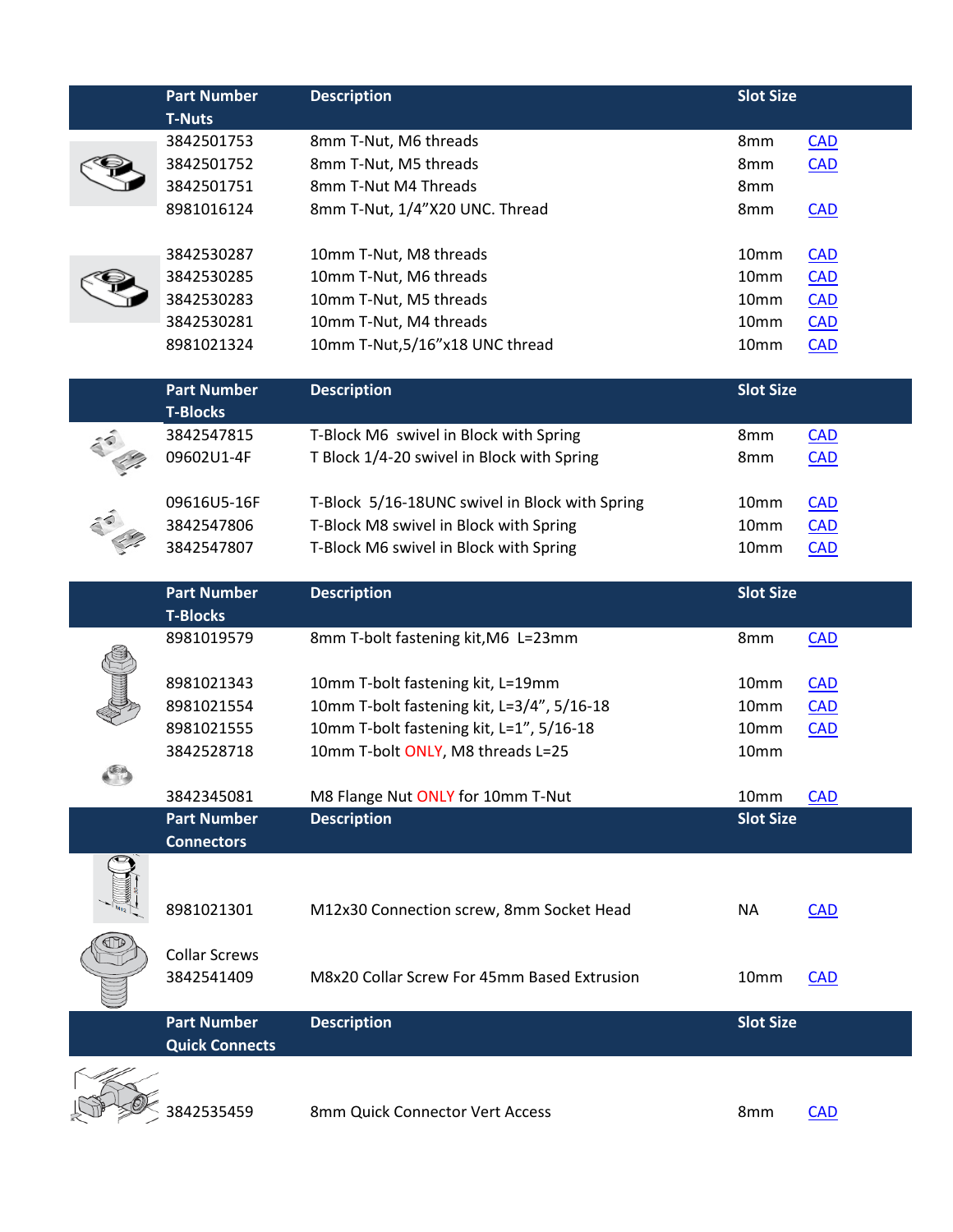| 3842535458         | 10mm Quick Connector Vertical access.                | 10mm             | <b>CAD</b> |
|--------------------|------------------------------------------------------|------------------|------------|
| 3842535465         | 8mm Quick Connector Horizontal access.               | 8mm              | <b>CAD</b> |
| 3842535466         | 10mm Quick Connector Horizontal access.              | 10mm             | <b>CAD</b> |
| <b>Part Number</b> | <b>Description</b>                                   | <b>Slot Size</b> |            |
| <b>Gussets</b>     |                                                      |                  |            |
| 3842523528         | 30x30 Gusset with fasteners                          | 8mm              | <b>CAD</b> |
| 3842523541         | 30x60 Gusset with fasteners                          | 8mm              | $CAD$      |
| 3842535577         | 8mm Inside to Inside Gusset                          | 8mm              | $CAD$      |
| 3842535571         | 10mm Inside to Inside Gusset                         | 10mm             | <b>CAD</b> |
| 3842523561         | 45x45 Gusset with fasteners                          | 10mm             | <b>CAD</b> |
| 3842523570         | 45x90 Gusset with fasteners                          | 10mm             | <b>CAD</b> |
| 3842523578         | 90x90 Gusset with fasteners                          | 10mm             | <b>CAD</b> |
| 3842518424         | 45mm Multi Angle Gusset with fasteners               | 10mm             | <b>CAD</b> |
| 3842549863         | 30mm corner cube kit 2S Design Line with Signal Grey | 8mm              | <b>CAD</b> |
| 3842549865         | 30mm corner cube kit 3S Design Line with Signal Grey | 8mm              | <b>CAD</b> |
| 3842549871         | 45mm corner cube kit 2S Design Line with Signal Grey | 10mm             | <b>CAD</b> |
| 3842549873         | 45mm corner cube kit 3S Design Line with Signal Grey | 10mm             | <b>CAD</b> |
| 3842502684         | 45mm Multi Angle Connector Kit                       | 10mm             | <b>CAD</b> |